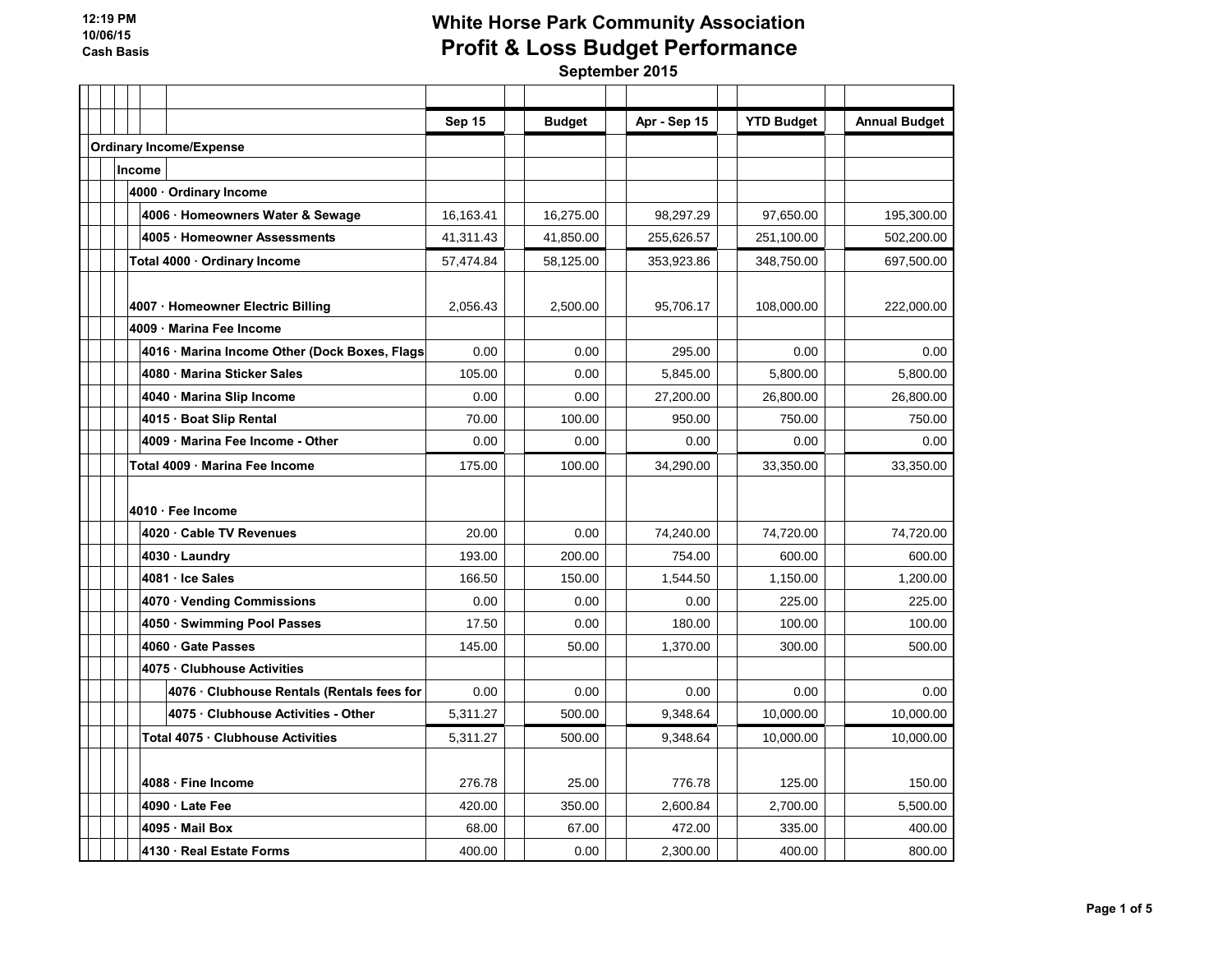|                                  | Sep 15    | <b>Budget</b> | Apr - Sep 15 | <b>YTD Budget</b> | <b>Annual Budget</b> |
|----------------------------------|-----------|---------------|--------------|-------------------|----------------------|
| 4010 Fee Income - Other          | 335.70    | 0.00          | 1,783.75     | 0.00              | 0.00                 |
| Total 4010 · Fee Income          | 7,353.75  | 1,342.00      | 95,370.51    | 90,655.00         | 94,195.00            |
|                                  |           |               |              |                   |                      |
| 4097 · Interest Income           |           |               |              |                   |                      |
| 4098 Interest Bank of OC         | 0.00      | 60.00         | 407.33       | 360.00            | 750.00               |
| 4099 Interest CDs                | 0.00      | 25.00         | 373.65       | 150.00            | 275.00               |
| 4097 · Interest Income - Other   | 0.00      | 10.00         | 33.22        | 70.00             | 150.00               |
| Total 4097 · Interest Income     | 0.00      | 95.00         | 814.20       | 580.00            | 1,175.00             |
| 4065 · Miscellaneous Receipts    | 75.00     | 40.00         | 389.24       | 220.00            | 400.00               |
| <b>Total Income</b>              | 67,135.02 | 62,202.00     | 580,493.98   | 581,555.00        | 1,048,620.00         |
|                                  |           |               |              |                   |                      |
| <b>Gross Profit</b>              | 67,135.02 | 62,202.00     | 580,493.98   | 581,555.00        | 1,048,620.00         |
|                                  |           |               |              |                   |                      |
| <b>Expense</b>                   |           |               |              |                   |                      |
| 6169 · Equipment Expense         |           |               |              |                   |                      |
| 6172 · Equipment Purchase        | 92.90     | 749.47        | 2,085.52     | 1,064.10          | 2,500.00             |
| 6330 Equipment Repairs           | 8.00      | 325.60        | 274.19       | 1,687.45          | 2,000.00             |
| 6171 Equipment Gas               | 0.00      | 40.01         | 198.59       | 166.54            | 400.00               |
| 6170 · Equipment Rental          | 0.00      | 100.00        | 111.36       | 700.00            | 1,300.00             |
| 6169 · Equipment Expense - Other | 0.00      | 0.00          | 0.00         | 0.00              | 0.00                 |
| Total 6169 · Equipment Expense   | 100.90    | 1,215.08      | 2,669.66     | 3,618.09          | 6,200.00             |
| 6000 Operations                  |           |               |              |                   |                      |
| 6320 Computer Repairs            | 0.00      | 25.00         | 0.00         | 320.52            | 500.00               |
| 6230 Licenses and Permits        | 0.00      | 0.00          | 1,419.00     | 350.00            | 350.00               |
| 6260 · Printing and Reproduction | 481.28    | 250.00        | 3,719.04     | 1,500.00          | 3,000.00             |
| 6160 Dues and Subscriptions      | 0.00      | 0.00          | 625.92       | 70.00             | 200.00               |
| 6350 Drug and Alcohol Testing    | 0.00      | 50.00         | 0.00         | 300.00            | 500.00               |
| 6250 · Postage and Delivery      | 196.00    | 150.00        | 1,868.46     | 1,650.00          | 2,500.00             |
| 6340 · Telephone                 | 0.00      | 328.04        | 1,814.23     | 1,991.65          | 3,900.00             |
| 6105 · Advertising               | 0.00      | 30.00         | 0.00         | 114.00            | 200.00               |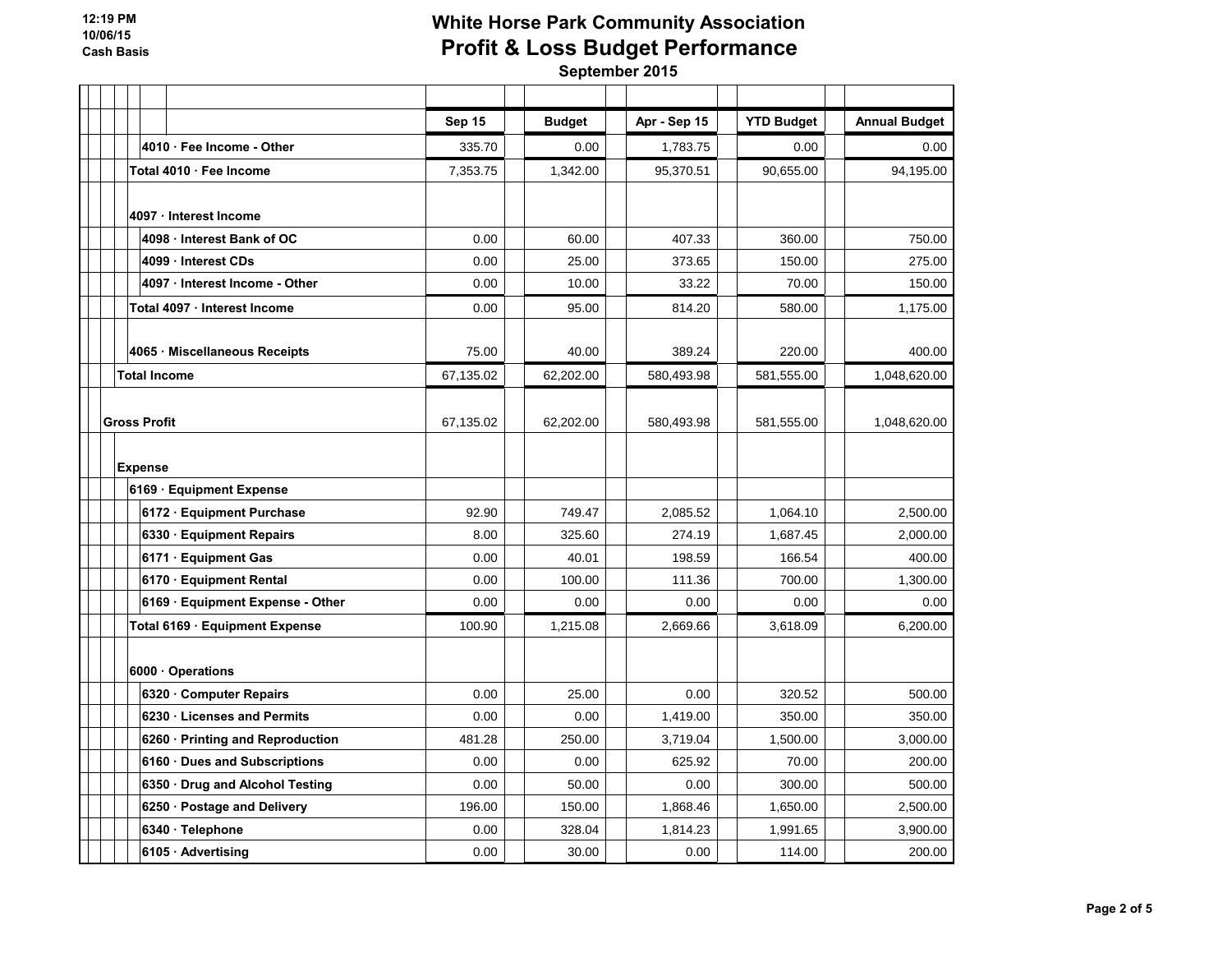|                                  | Sep 15   | <b>Budget</b> | Apr - Sep 15 | <b>YTD Budget</b> | <b>Annual Budget</b> |
|----------------------------------|----------|---------------|--------------|-------------------|----------------------|
| Total 6000 · Operations          | 677.28   | 833.04        | 9,446.65     | 6,296.17          | 11,150.00            |
|                                  |          |               |              |                   |                      |
| 6109 - Automobile Expenses       |          |               |              |                   |                      |
| 6111 Automobile Gas              | 386.78   | 350.00        | 1,977.19     | 2,100.00          | 4,000.00             |
| 6110 · Repairs & Maintenance     | 2,888.53 | 0.00          | 2,932.35     | 600.00            | 600.00               |
| Total 6109 · Automobile Expenses | 3,275.31 | 350.00        | 4,909.54     | 2,700.00          | 4,600.00             |
|                                  |          |               |              |                   |                      |
| $6115 \cdot$ Bad Debt            | 0.00     | 50.00         | 5,079.72     | 300.00            | 500.00               |
| 6120 · Bank Service Charges      | 0.00     | 10.00         | 188.25       | 90.00             | 150.00               |
| 6192 · Interest Expense          | 154.30   | 200.00        | 1,695.16     | 1,200.00          | 2,500.00             |
| 6240 · Miscellaneous             | 0.00     | 125.00        | 556.29       | 750.00            | 1,500.00             |
| 6270 Professional Fees           |          |               |              |                   |                      |
| 6280 · Legal Fees                | 0.00     | 0.00          | 400.00       | 2,000.00          | 2,000.00             |
| 6565 · Accounting                | 0.00     | 325.00        | 1,625.00     | 3,050.00          | 5,000.00             |
| 6270 Professional Fees - Other   | 0.00     | 0.00          | 0.00         | 0.00              | 0.00                 |
| Total 6270 · Professional Fees   | 0.00     | 325.00        | 2,025.00     | 5,050.00          | 7,000.00             |
|                                  |          |               |              |                   |                      |
| 6300 · Repairs                   |          |               |              |                   |                      |
| 6331 Boat Yard                   | 250.00   | 250.00        | 983.09       | 2.283.00          | 3.000.00             |
| 6326 Water and Sewer             | 732.50   | 1,000.00      | 11,762.10    | 6,000.00          | 11,000.00            |
| 6310 · Building Repairs          | 296.81   | 1,000.00      | 3,669.47     | 6,000.00          | 12,000.00            |
| 6315 Grounds - Repairs           | 48.70    | 500.00        | 7.283.75     | 3.000.00          | 6,000.00             |
| 6317 · Electrical - Repairs      | 0.00     | 3.773.88      | 881.29       | 8,279.54          | 10,000.00            |
| 6325 · Pool repairs              | 0.00     | 820.00        | 0.00         | 8,600.00          | 8,600.00             |
| Total 6300 · Repairs             | 1,328.01 | 7,343.88      | 24,579.70    | 34,162.54         | 50,600.00            |
|                                  |          |               |              |                   |                      |
| 6359 · Clubhouse                 |          |               |              |                   |                      |
| 6361 Supplies                    | 89.85    | 117.89        | 391.83       | 1,662.09          | 2,000.00             |
| 6360 Clubhouse Activities        | 3,027.46 | 1,153.05      | 5,616.83     | 8.000.00          | 8,000.00             |
| Total 6359 · Clubhouse           | 3,117.31 | 1,270.94      | 6,008.66     | 9,662.09          | 10,000.00            |
|                                  |          |               |              |                   |                      |
| 6329 Waterfront                  |          |               |              |                   |                      |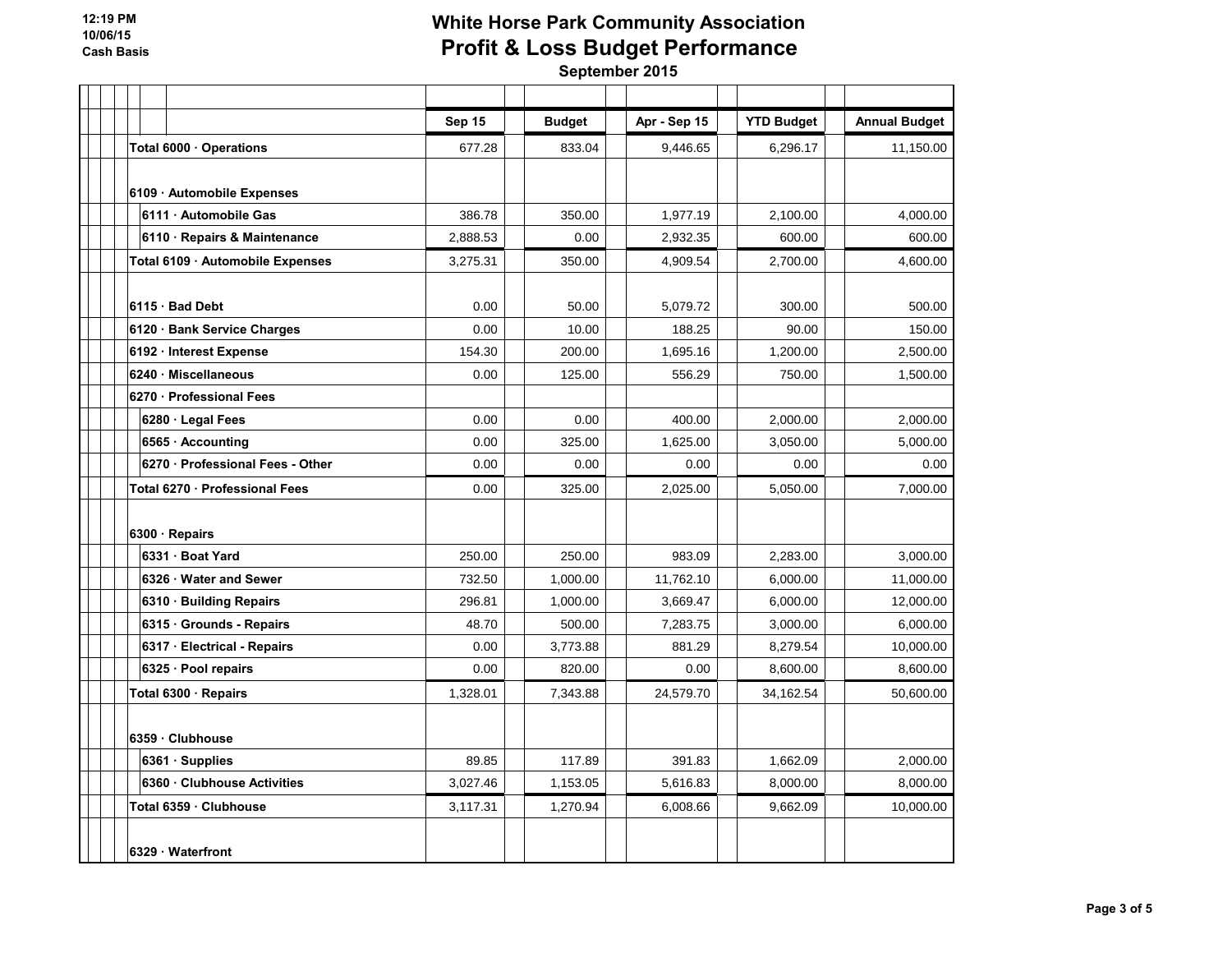|                                        | Sep 15    | <b>Budget</b> | Apr - Sep 15 | <b>YTD Budget</b> | <b>Annual Budget</b> |
|----------------------------------------|-----------|---------------|--------------|-------------------|----------------------|
| 6332 Marina Repairs                    | 0.00      | 0.00          | 850.13       | 1,000.00          | 1,000.00             |
| 6333 Marina expenses                   | 0.00      | 0.00          | 1,725.43     | 1,000.00          | 1,000.00             |
| Total 6329 Waterfront                  | 0.00      | 0.00          | 2,575.56     | 2,000.00          | 2,000.00             |
|                                        |           |               |              |                   |                      |
| 6362 · Playground Expenses             | 0.00      | 500.00        | 3,894.97     | 3,000.00          | 3,000.00             |
| 6390 Utilities                         |           |               |              |                   |                      |
| 6400 Electric                          | 39,714.46 | 30,154.00     | 141,984.46   | 131,017.00        | 222,000.00           |
| 6405 Propane                           | 0.00      | 298.27        | 668.88       | 1,717.87          | 4,000.00             |
| 6410 · Water & Sewage                  | 0.00      | 0.00          | 97,650.00    | 97,650.00         | 195,300.00           |
| 6420 · Cable TV                        | 6,666.57  | 6,231.58      | 39,578.10    | 37,228.50         | 75,000.00            |
| Total 6390 · Utilities                 | 46,381.03 | 36,683.85     | 279,881.44   | 267,613.37        | 496,300.00           |
|                                        |           |               |              |                   |                      |
| 6429 Contracts                         |           |               |              |                   |                      |
| 6436 · Heating & Airconditioning Annua | 0.00      | 0.00          | 0.00         | 500.00            | 500.00               |
| 6431 · Alarm System                    | 95.37     | 125.00        | 467.57       | 750.00            | 1,500.00             |
| 6432 Ice                               | 144.00    | 200.00        | 855.00       | 764.00            | 800.00               |
| 6433 Lawn Service                      | 6,975.00  | 9.300.00      | 50,614.00    | 48.592.68         | 61,500.00            |
| 6434 · Pool Management                 | 0.00      | 0.00          | 24,869.75    | 23,600.00         | 23,600.00            |
| 6435 · Security Service                | 3,245.19  | 6,752.20      | 39,762.23    | 42,719.58         | 86,000.00            |
| 6430 Trash Collection                  | 0.00      | 2,417.32      | 16,461.47    | 18,676.68         | 24,000.00            |
| Total 6429 · Contracts                 | 10,459.56 | 18,794.52     | 133,030.02   | 135,602.94        | 197,900.00           |
|                                        |           |               |              |                   |                      |
| 6560 · Payroll Expenses                |           |               |              |                   |                      |
| 6563 · Payroll Park Manger             | 1,500.00  | 1,500.00      | 10,440.00    | 9,000.00          | 18,000.00            |
| 6564 · Payroll Administrative          | 4,812.00  | 5,200.00      | 29,986.63    | 31,200.00         | 62,400.00            |
| 6561 · Payroll - Maintenance           | 3,503.50  | 3,833.34      | 22,707.25    | 23,000.04         | 46,000.00            |
| 6566 · Payroll - Seasonal              | 0.00      | 333.30        | 0.00         | 2,000.00          | 2,000.00             |
| 6567 · Payroll - Housekeeping          | 462.00    | 400.00        | 2.619.00     | 2,295.00          | 3,200.00             |
| 6568 · Payroll Expense Other           | 0.00      | 0.00          | 0.00         | 0.00              | 0.00                 |
| 6630 · Payroll Taxes                   | 786.24    | 818.86        | 5,030.10     | 5,729.14          | 11,000.00            |
| 6660 Taxes - Unemployment              | 44.35     | 833.34        | 2,036.13     | 5,000.04          | 10,000.00            |
| 6560 · Payroll Expenses - Other        | 25.35     | 0.00          | 119.75       | 0.00              | 0.00                 |